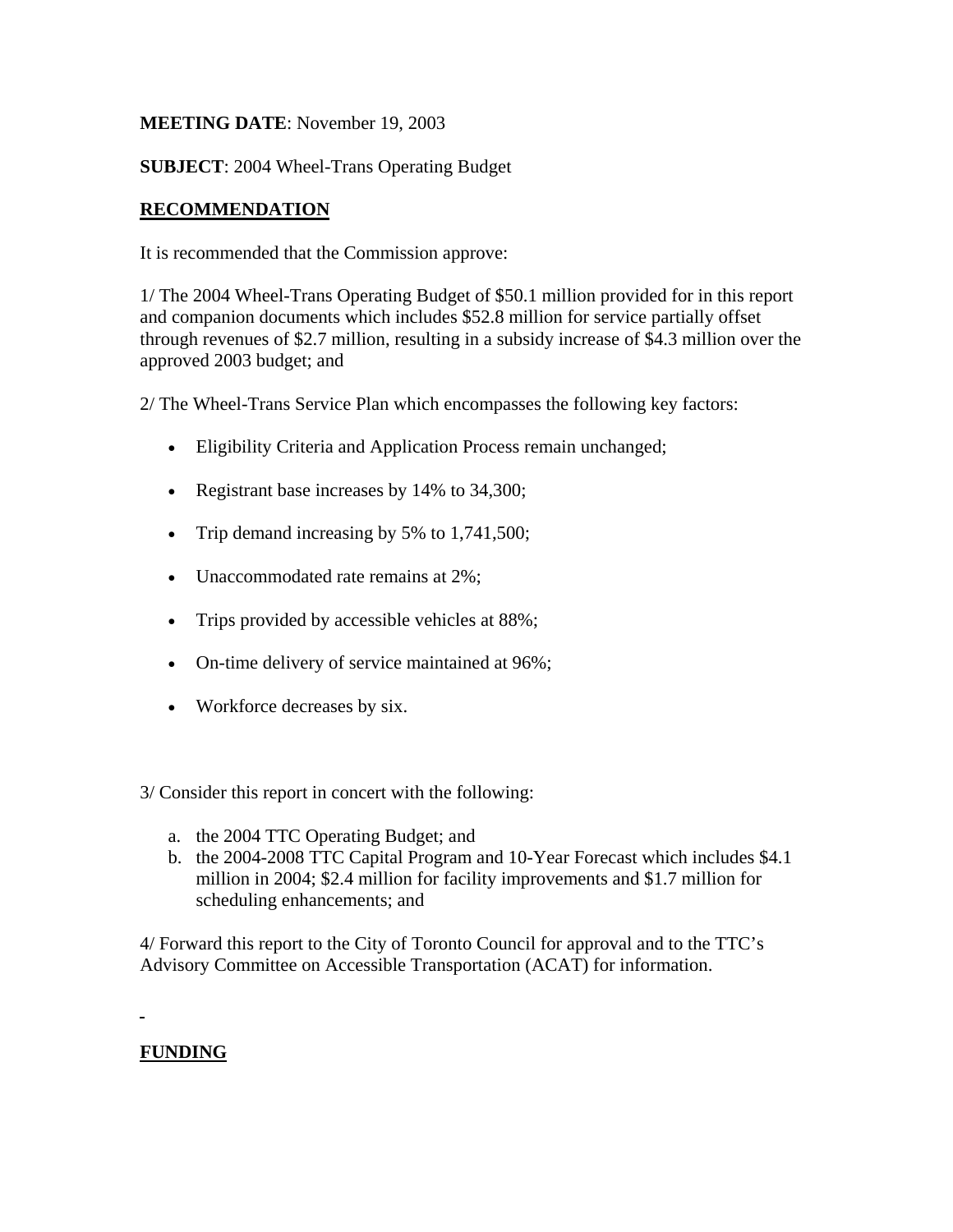The Operating Budget for 2004 provides funding in the amount of \$50.1 million which is required to meet the anticipated demand for service (\$52.8 million), partially offset by revenues of \$2.7 million.

At the required level of funding, Wheel-Trans will achieve the targeted 2% unaccommodated rate through expansion of bus and contracted taxi services as well as undertake various productivity and service quality initiatives.

By way of background, a fare increase would have limited impact on Wheel-Trans' ability to provide service since fare revenues only represent approximately 5% of the overall operating budget expenditures.

## **2004 Operating Budget Summary**

Major factors contributing to the 2004 funding request increase of \$4.3 million over 2003 include a provision for additional service primarily due to the anticipated higher trip demand (\$1.6 million); the impact of the current Collective Agreement which provides for a 3% increase to wages/benefits of \$1.4 million; the impact of increased accident claims/reserves of \$0.7 million, full year impact of taxi tariff rate increase of \$0.5 million; as well as material price increases and other net changes of \$0.1 million.

|                                 | 2003          | 2004          | <b>CHANGE</b> |
|---------------------------------|---------------|---------------|---------------|
|                                 | <b>BUDGET</b> | <b>BUDGET</b> |               |
| Demand (000s)                   | 1,658.6       | 1,741.5       | 82.9          |
| <b>Ridership (000s)</b>         | 1,625.4       | 1,706.7       | 81.3          |
| Registrants                     | 95.5          | 95.5          | 0.0           |
| Non-Registrants (Community Bus) | 1,720.9       | 1,802.2       | 81.3          |
| <b>TOTAL:</b>                   |               |               |               |
| <b>Unaccommodated Rate</b>      | 2.0%          | 2.0%          |               |
| <b>Financial Data (\$000s)</b>  |               | 52,751.8      | \$4,549.5     |
| <b>Operating Expense</b>        | 48,202.3      | \$(2,683.3)   | \$(221.7)     |
| <b>Operating Revenue</b>        | \$(2,461.6)   | \$50,068.5    | \$4,327.8     |
| <b>Subsidy Required</b>         | 45,740.7      |               |               |

The following table provides a comparison of the 2003 and 2004 Operating Budgets: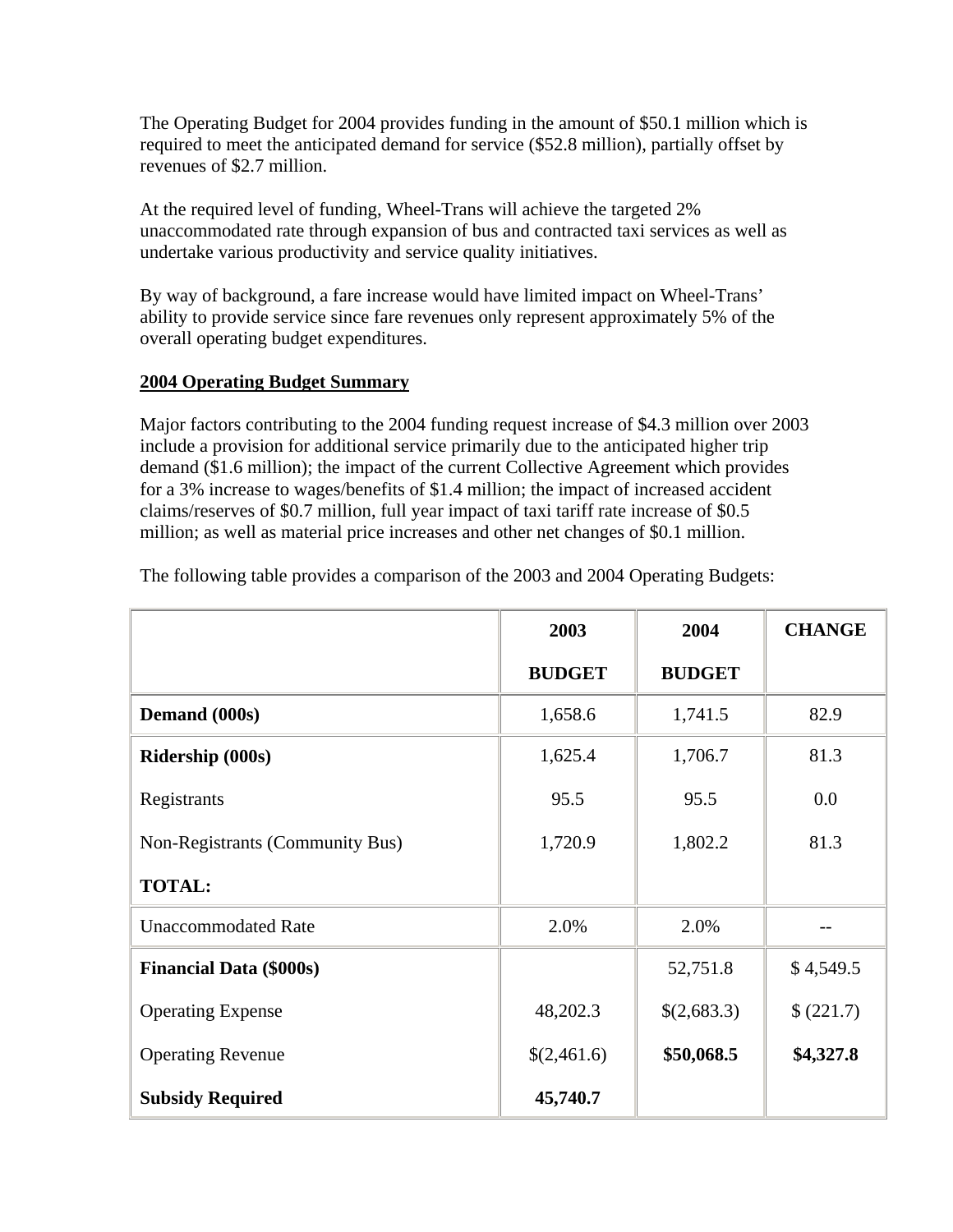# **BACKGROUND**

#### **2003 - Year in Review**

Wheel-Trans experienced lower than targeted trip demand due in large part to an extended and extremely cold winter, followed by the SARS outbreak which severely impacted Wheel-Trans' ability to provide service. Events such as the Rolling Stones Concert and the power blackout period in late summer had longer than anticipated effects on service caused by high cancellation rates and reduced trip demand for service. Prolonged inclement weather and the introduction of a 30 minute scheduling window have been partially responsible for service demand continuing below budgeted levels. Staff anticipate that demand will remain below budgeted levels with 1,558,100 trips provided this year, a 6% reduction to Budget.

Although service was adjusted daily to meet the lower and fluctuating demand, savings accrued through reduced service levels were exceeded by unanticipated expenses such as the City approved sedan taxi meter rate increase, rising accident claim costs resulting primarily from escalating medical/rehabilitation expenses and from courts lowering the threshold for claims, a higher charge back for TTC support costs through the administration fee, and higher overall employee health and dental costs. These major increases in costs necessitated a review of expenses for the balance of the year. A balanced budget is projected by year-end, achieved in part through savings due to lower property assessment values, gapping and workforce changes as well as operating within a 3-4% unaccommodated rate.

Continued strong growth in the registrant base produced more demand for medical trips, especially in outpatient dialysis service. Both ambulatory and non-ambulatory registrants continue to increase with ambulatory registrants growing at a more rapid rate. Nonambulatory registrants will represent 54% of the 31,000 registrants by year-end.

While staff are committed to provide an efficient and high quality of service, based on observations, audits and customer comments, further improvements are required to improve the quality of sedan taxi service.

During the past year, Wheel-Trans conducted a ridership and customer satisfaction survey of approximately 2,000 registrants. This initial 'base line' survey was conducted to obtain potential demand growth, trip purpose, measurement of trip usage, policy awareness as well as customer satisfaction with the various services offered. Registrants were also provided an opportunity to suggest ways of improving the delivery of service. Preliminary results are being reviewed and evaluated in an effort to become more responsive to customers needs. Next steps will include a formal report and the establishment of a customer satisfaction index.

Year 2003 highlights included: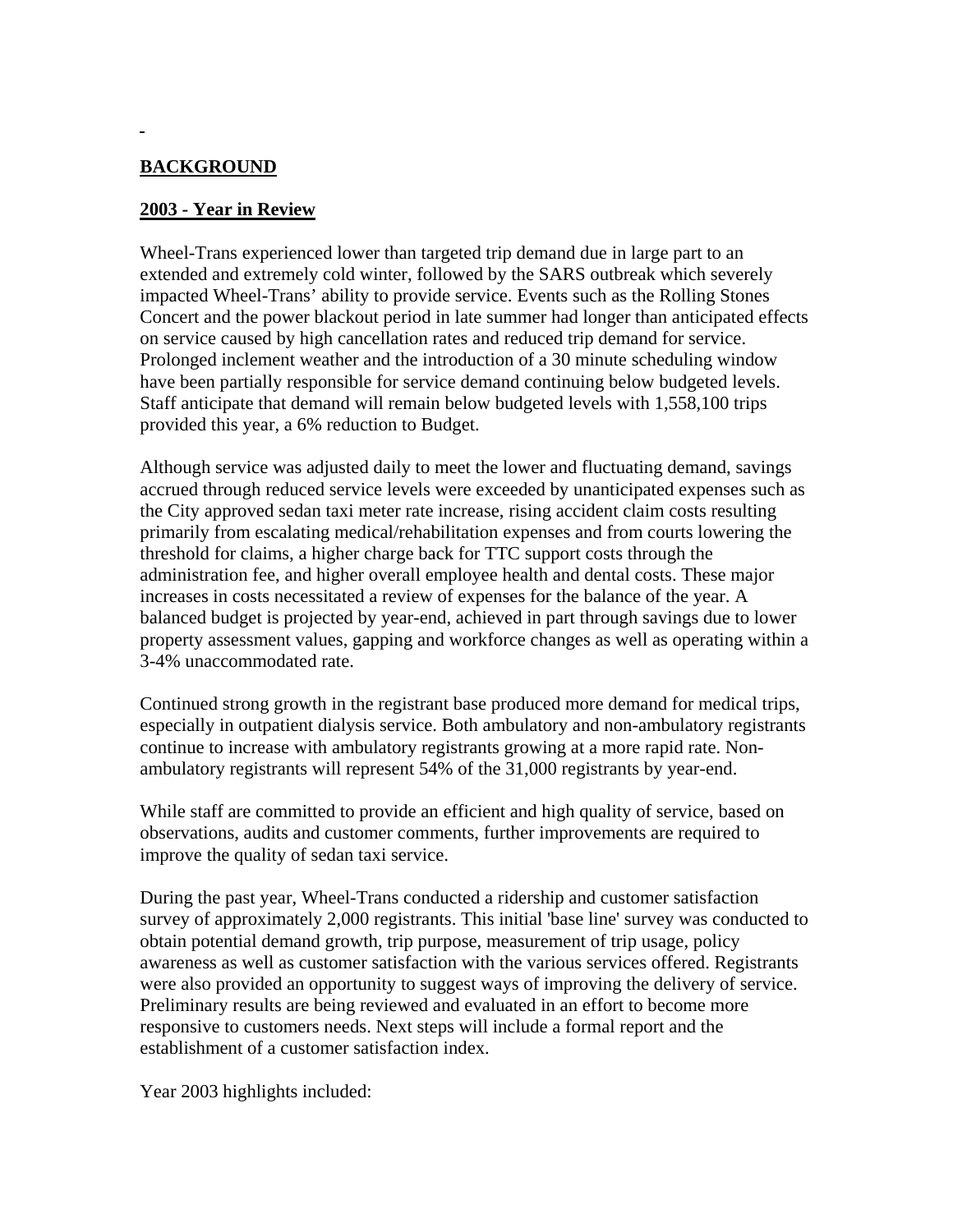- $\triangleright$  Demand below target by 6%;
- $\triangleright$  Growth in registrants of 12.4%;
- ¾ Unaccommodated rate of 3%-4%;

 $\triangleright$  Overall vehicle productivity of 4.85 passengers per hour (pph) (below target of 5.15 pph);

- $\triangleright$  Reintroduction of 30 minute scheduling window in 2004;
- $\triangleright$  Lower service quality resulting from a higher level of sedan taxi trips;
- $\triangleright$  Trips provided on accessible vehicles below target at 84%;
- $\triangleright$  On-time system performance of 96%;
- ¾ Expansion of Zone, Express Bus, and Ambulatory services deferred to 2004;
- $\triangleright$  Accessible taxis available for service increased from 68 to 73;
- $\triangleright$  ELF buses available for service remain constant at 139;
- $\triangleright$  Completion of the Orion bus replacement program;
- $\triangleright$  Successful on-vehicle test of automatic vehicle location (AVL) technology;
- ¾ Trips provided on Community Bus service remain relatively constant.

#### **DISCUSSION**

#### **2004 Operating Budget and Service Plan**

#### **Performance Overview**

The 2004 Operating Budget and Service Plan builds upon the accomplishments achieved since the introduction of the Wheel-Trans Information System (WTIS – the computerized trip booking and scheduling system) in 1994 and illustrates the impact of the major initiatives outlined in the Five Year Accessible Transit Service Plan directed at accommodating trip demand, improving service quality, and redesigning service delivery in order to improve productivity and efficiency (see table below). The fundamental approach and initiatives outlined in the Plan remain the foundation upon which the 2004 Operating Budget and Service Plan are developed.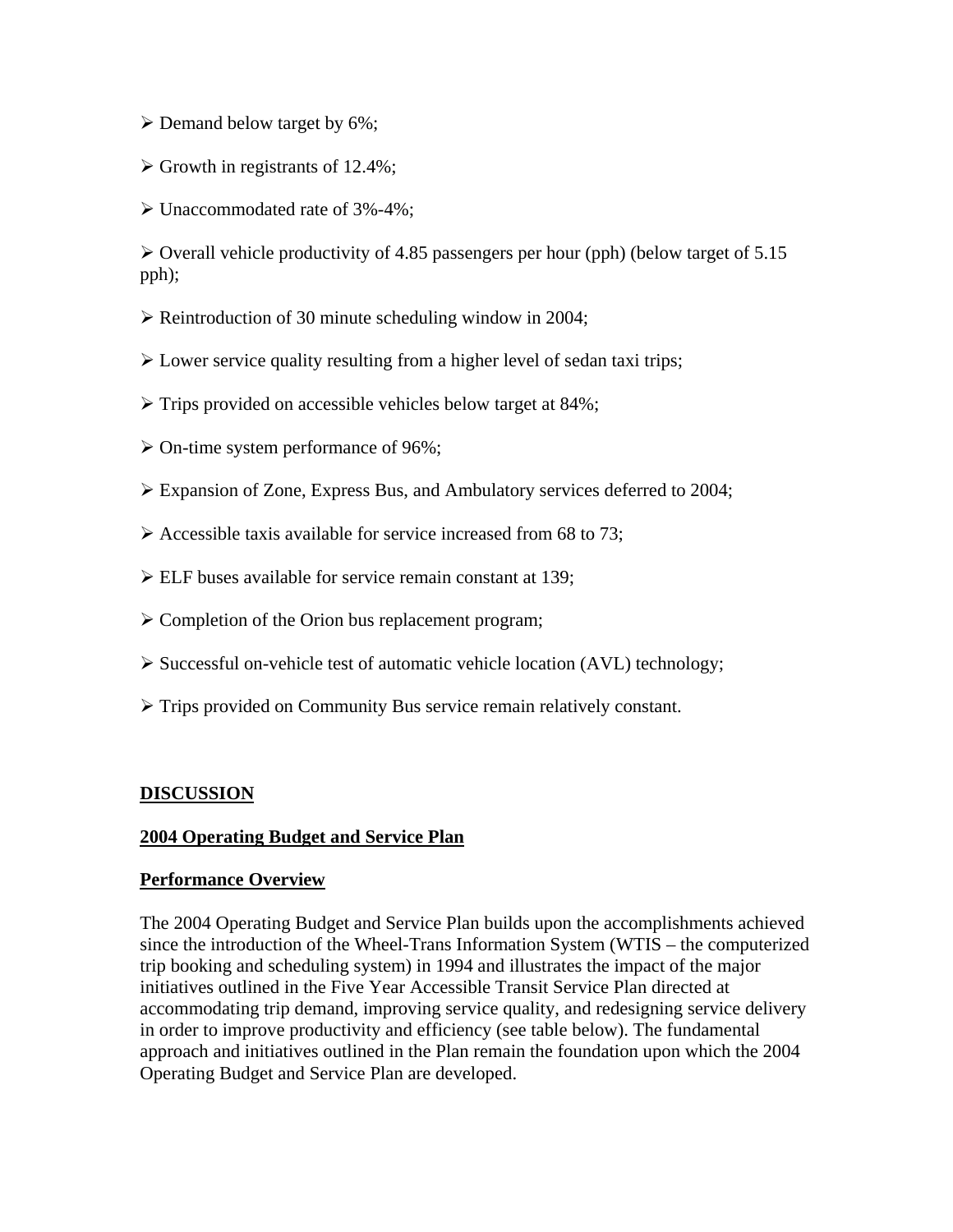### **WHEEL-TRANS PERFORMANCE**

|                            | 1994    | 2004    | <b>CHANGE</b>   | $\frac{0}{0}$ |
|----------------------------|---------|---------|-----------------|---------------|
| Workforce                  | 471     | 375     | (96)            | (20)          |
| Subsidy Per Trip           | \$26.14 | \$27.78 | \$1.64          | 6             |
| Productivity (pph)         | 4.06    | 5.11    | 1.05            | 26            |
| <b>Unaccommodated Rate</b> | 8.0%    | 2.0%    | 75% Improvement |               |
| <b>Cancellation Rate</b>   | 27%     | 14%     | 48% Improvement |               |
| <b>Accessible Service</b>  | 57%     | 88%     | 54% Improvement |               |

#### **Key Assumptions**

The 2004 Operating Budget and Service Plan, assumes continuation of the eligibility criteria and application process, no further change to the current sedan taxi tariff (meter rate), key origins and destinations remain relatively constant, and the continuation of a 2% unaccommodated rate. In addition, it is assumed that the current fare structure and rates will remain unchanged. As noted earlier, if a fare increase was implemented, its impact on Wheel-Trans would be negligible.

## **Key Issues**

The key issues faced in developing the Operating Budget and Service Plan relate to maintaining the balance between trip availability and service quality. Additional trips are provided by both service expansion and vehicle productivity improvements such as the 30 minute scheduling window, while at the same time maintaining the appropriate level of service quality. The expanded integration of Wheel-Trans service with the conventional accessible transit system will continue.

#### **Demand Forecast**

It is anticipated that the trip demand for service will continue increasing at a significant rate with year-end demand of 1,741,500 trips, approximately 82,900 trips over the 2003 budgeted level. This strong demand growth is reflective of a continuing growth in the registrant base, improvement in overall service quality, the ongoing increase in outpatient trips due to health care restructuring, an increasing dialysis trips requirement, and the increased reinvestment by agencies into event programming.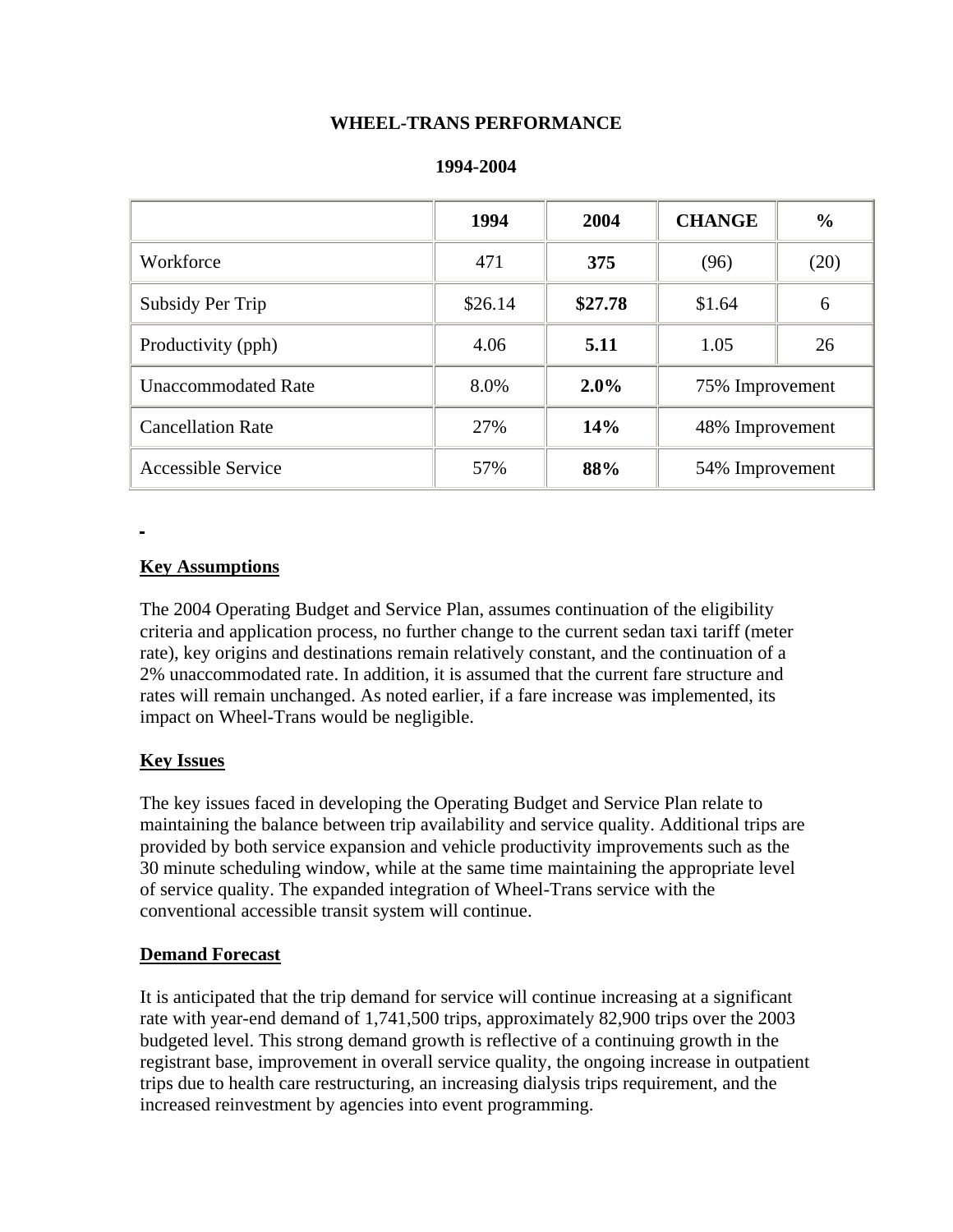Actual demand by trip purpose (see below) highlights the fact that more than 70% of Wheel-Trans trips are non-discretionary when we include a portion of the shopping trips which are for essential commodities such as food, medicine, banking, etc.

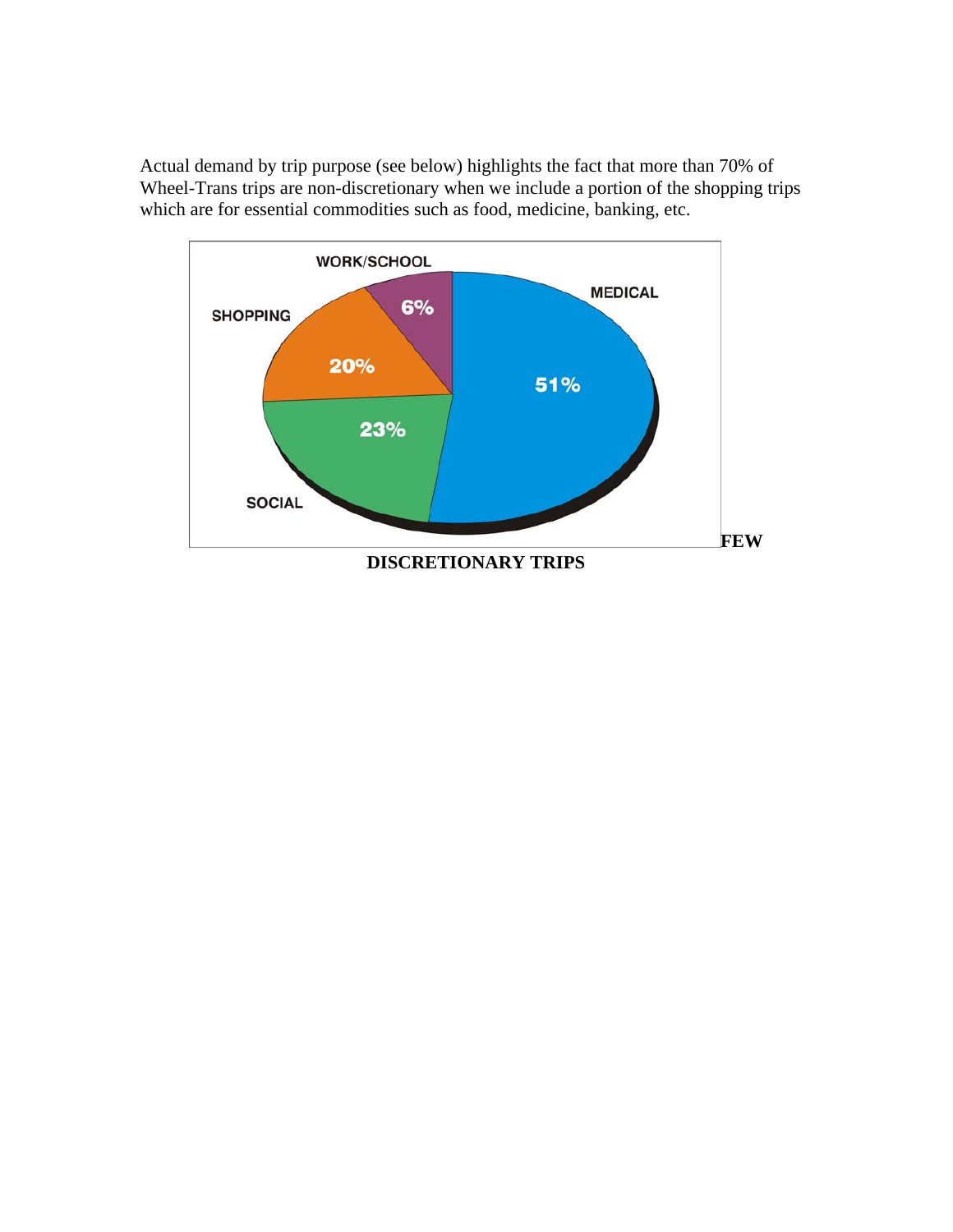The 2004 Service Plan has been developed to address the trip demand increase through provision of additional service combined with various productivity and service quality initiatives described later in this report.

#### **Registrant Base**

It should be noted that the current Wheel-Trans eligibility criteria will continue to identify those individuals who require accessible transit services the most, based on a person's level of physical functional mobility. The Wheel-Trans eligibility criteria and application process has been supported by the Courts when previously challenged under the Canadian Charter of Rights and Freedoms.

Improved availability of in-person interview locations throughout the City has provided for greater convenience when applying for Wheel-Trans service. For 2004, it is anticipated that 5,500 customers will apply for service of which 4,700 will be accepted based on the current 85% acceptance rate. With the impact of attrition, the year-end registrant base will increase to 34,300. This registrant base increase will not directly translate into a similar increase in trip demand since the overall ageing of the registrant base has resulted in a reduced trip rate, and some customers are registering for service 'just in case' their primary transportation provider(s) are not available.

Both ambulatory and non-ambulatory registrants continue to increase at a significant rate. The composition of the Wheel-Trans registrant base will remain relatively constant with non-ambulatory registrants (wheelchair/scooter users) at 54% and ambulatory registrants at 46%. The Questionable Rider Program will continue to identify customers who may no longer require accessible door-to-door service due to their improved mobility.

Registrant growth continues in all age categories with seniors increasing at a slightly greater rate due predominately to the population's longer life span. The largest registrant segment is seniors over 65 years of age (70%) (as shown below); with individuals between 75-84 years of age remaining the largest segment of the seniors group.

## **REGISTRANT PROFILE**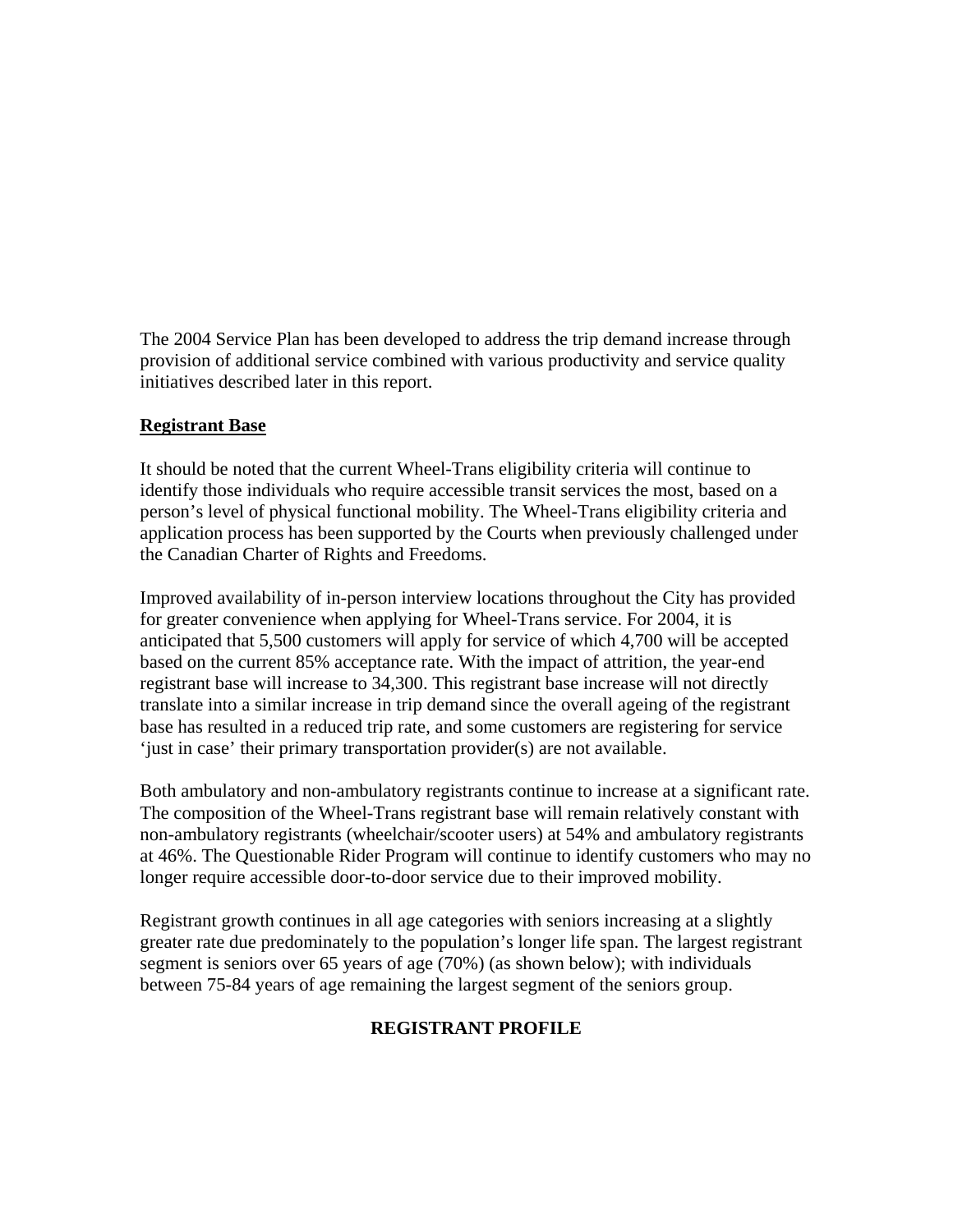

- $\blacksquare$
- ÷
- ÷  $\blacksquare$
- ÷
- $\blacksquare$
- .  $\blacksquare$
- ÷,
- $\frac{1}{2}$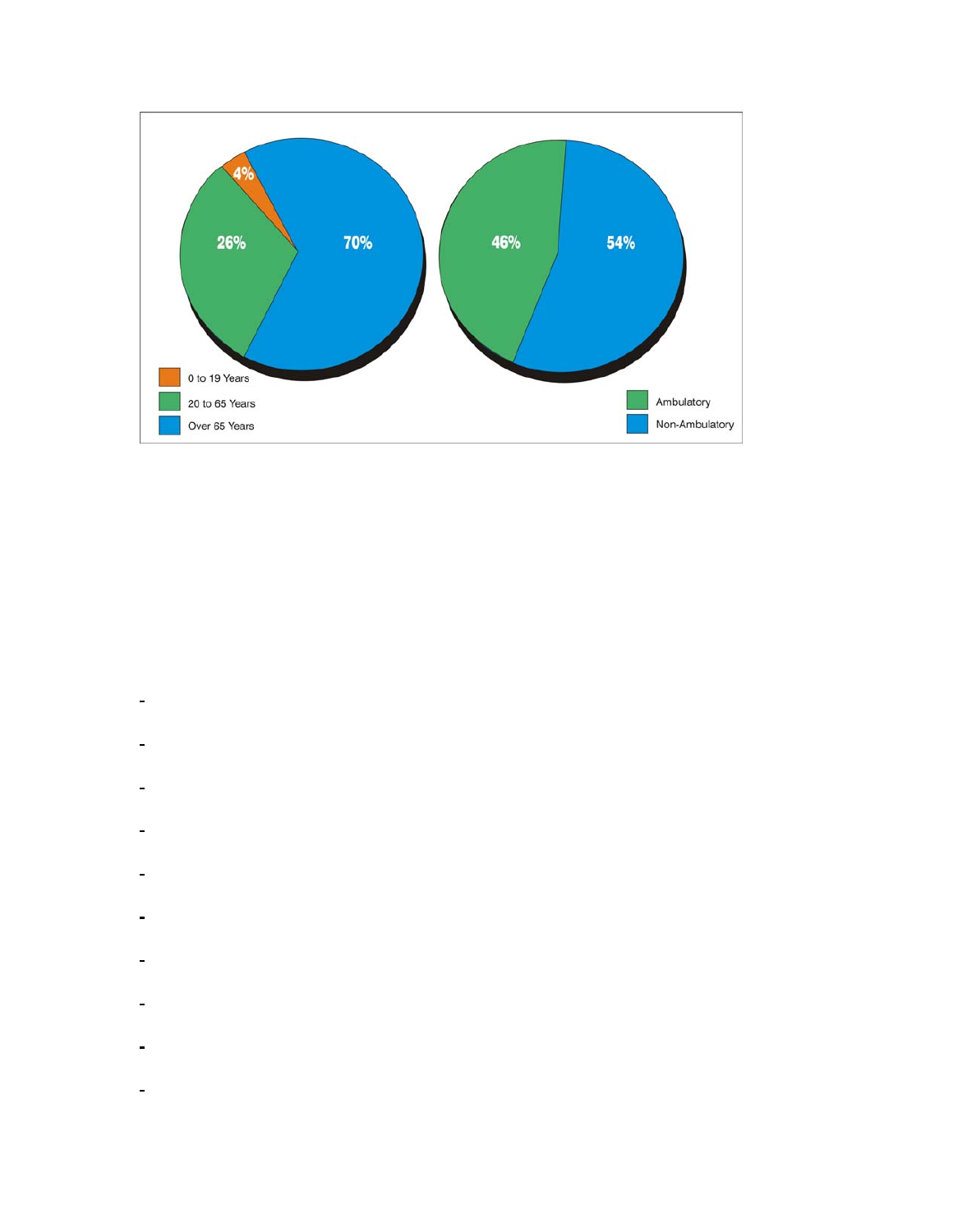## **Service Plan**

The 2004 Service Plan is directed at keeping pace with increasing demand, improving the quality of service, and increasing peak period service. Incorporated into this Service Plan are the productivity, service quality improvements deferred from this year, plus new initiatives directed at further productivity improvements, enhancing service quality through improved on-time delivery of service, updating scheduling parameters, and improving customer access to information.

Buses are more capable of accommodating the peak demand to and from high volume destinations, as well as providing the opportunity for granting same day trip requests. Although Wheel-Trans buses have five securement positions and eight seats available compared to two securement positions and three seats on accessible taxis, constraints related to the increased size of mobility devices, serve to reduce the practical capacity of both vehicle types. This reduction in capacity is more pronounced on accessible taxi service.

Based on the current eligibility criteria and registrant profile, the vast majority of Wheel-Trans customers require accessible vehicles if they are to receive the appropriate quality of service. To ensure a proper balance between trip availability and service quality within available funding, the level of trips provided on accessible vehicles will be increased from the current rate of 84% to 88%; namely buses (53%) and accessible taxis (35%).

This Plan reflects the strategic deployment of higher capacity buses to serve increased peak service, as well as expanded use of more small capacity accessible taxis and sedan taxis to serve both the peak and off peak periods.

Adjusting the service profile (as illustrated below) by allocating the additional service to peak demand periods and achieving higher vehicle productivity through both schedule enhancements and improved service monitoring will maximize the trips provided during all hours of service.

## **2004 FALL SERVICE PROFILE**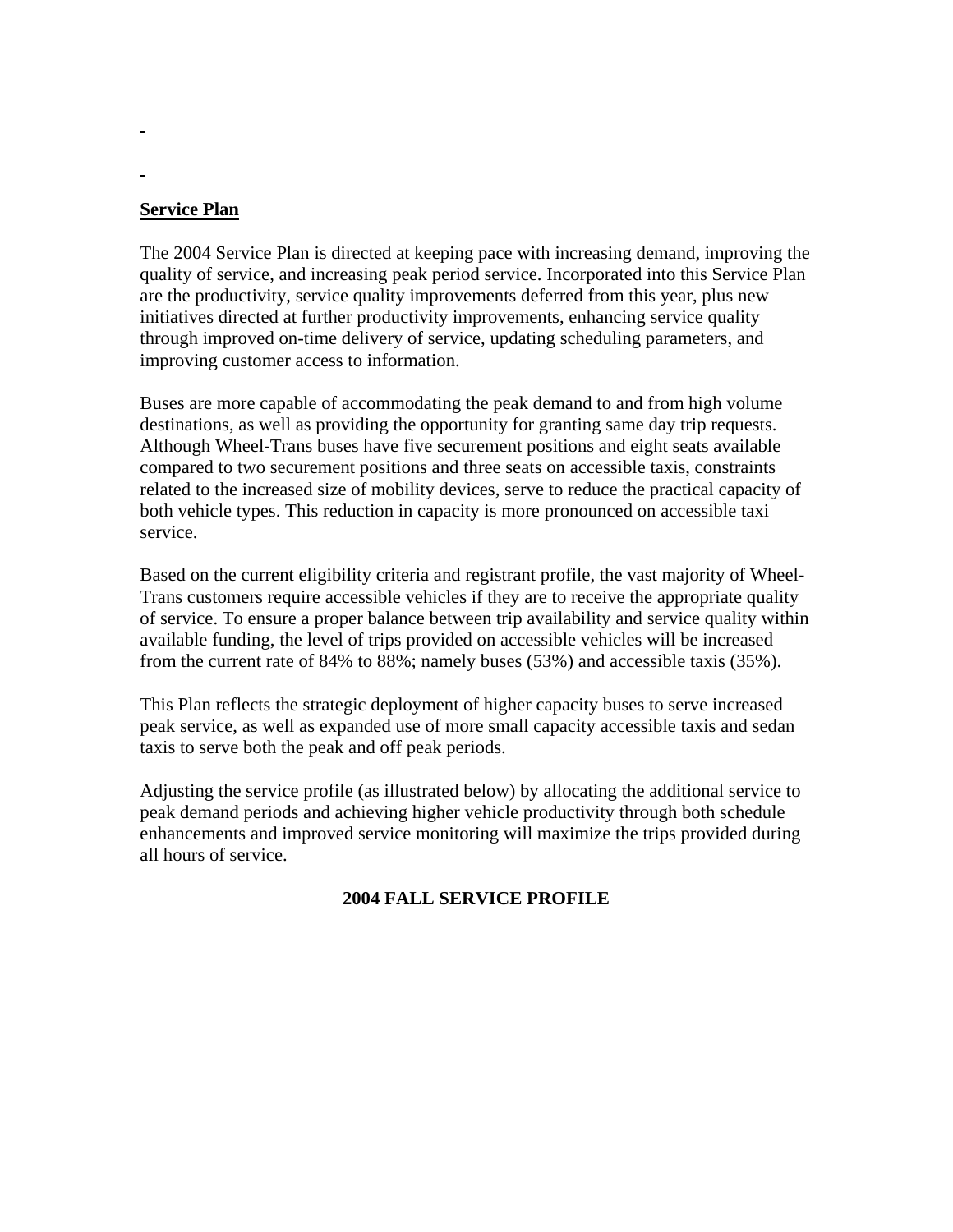

The Wheel-Trans bus fleet available for door-to-door service will remain at 139 plus six providing Community Bus service. Scheduled bus service will continue to be based upon a minimum vehicle productivity standard of 2.0 persons per hour (pph) with 123 buses required to meet anticipated peak hour demand. The bus fleet is predominately used to service peak period demand between 7:00 a.m. and 7:00 p.m. and will operate 373,600 service hours, an increase of 5.6% over the previous year, while maintaining the same percentage share of trips carried. Accessible taxis available for service will increase from 73 to 79 with sedan taxi service remaining relatively constant.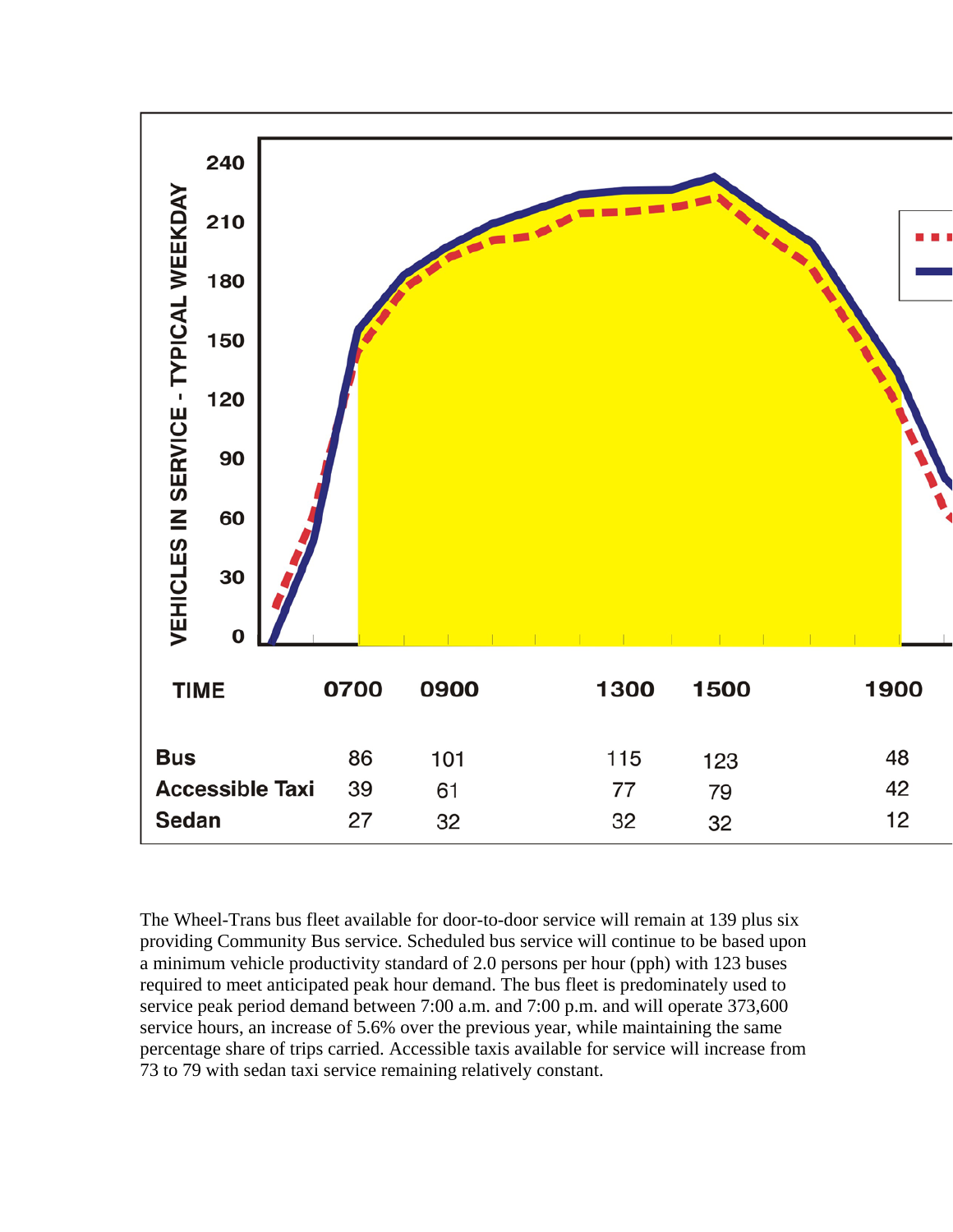The following 2004 Service Plan Overview provides trips accommodated by mode as compared to this year's budget level.

|                                                            | 2003          | 2004          |
|------------------------------------------------------------|---------------|---------------|
|                                                            | <b>BUDGET</b> | <b>BUDGET</b> |
| <b>Customer Demand</b>                                     | 1,658,600     | 1,741,500     |
| <b>Unaccommodated Rate</b>                                 | 2.0%          | $2.0\%$       |
| <b>Passengers Carried:</b>                                 | 1,621,200     | 1,702,400     |
| <b>Bus</b>                                                 | 856,200       | 894,000       |
| <b>Accessible Taxis</b><br>$\bullet$<br><b>Sedan Taxis</b> | 573,000       | 602,900       |
|                                                            | 192,000       | 205,500       |

# **2004 SERVICE PLAN OVERVIEW**

In an effort to balance trip availability and service quality within available funding, the 2004 Operating Budget provides for both service innovations and expansion of existing service as well as scheduling enhancements to address the constant productivity and service quality challenges.

# **PRODUCTIVITY**

Overall vehicle productivity was below budgeted levels in 2003 as a direct result of events such as the SARS outbreak and a longer and colder winter period lasting for up to four months which resulted in lower demand and higher than targeted cancellation rates. Although a repeat of these circumstances is not anticipated for next year, factors such as increasing traffic congestion, changing trip patterns resulting in longer trip lengths and constrained capacity associated with larger mobility devices on accessible taxis, will continue to constrain growth in productivity and result in an overall vehicle productivity of 5.11 passengers per hour.

Since the accessible taxis do not have the capacity to accommodate larger mobility devices which are becoming more commonplace, the larger bus capacity is required to address the non-ambulatory peak demand. In addition, buses are more capable of accommodating the peak demand to and from high volume destinations, as well as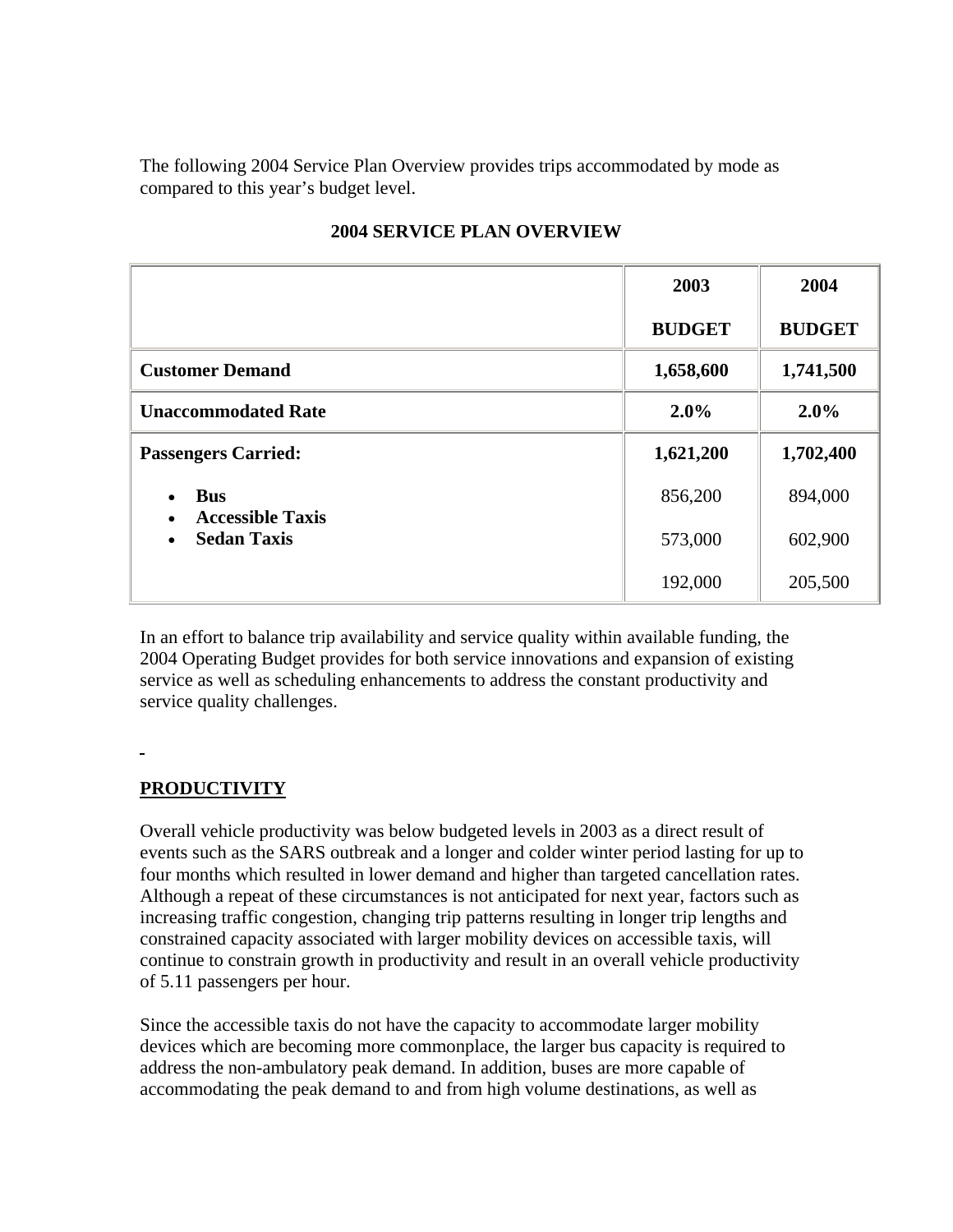providing the opportunity for granting same day trip requests. While also serving the peak period, Wheel-Trans contracted service vehicles (accessible and sedan taxis), become the primary service provider during the off-peak periods.

# **Service Initiatives**

ä,

In addition to the full year impact of initiatives directed at improving overall service productivity and service quality, this Service Plan provides for reintroduction of services deferred from last year and a number of scheduling optimization enhancements. Vehicle productivity at 2003 budgeted levels will be achieved through the following initiatives:

- Scheduled changes to incorporate the full benefits of having automated vehicle location (AVL) equipment installed on all buses, tied into WTIS system, allowing for backfilling of gaps resulting from late cancellations.
- The introduction of four more zone services (10 to 14) which were deferred to 2004.
- Increased share riding to major common locations.
- Reintroduce the 30 minute trip scheduling (additional 19,200 trips).
- Introduce sectoral scheduling to reduce the number of unproductive miles operated by buses.
- Ambulatory bus service expanded in the downtown core to accommodate large concentrations of customers originating from various hospitals and institutions thereby decreasing the number of vehicles required to efficiently meet trip demand.

To improve service quality, the following initiatives will be undertaken:

- Maintain on-time service delivery at 96% or better through the application of AVL technology on buses and implementing scheduling enhancements such as 30 minute pick-up window.
- Increase trips provided by accessible vehicles from 84% to 88% of total trips by maximizing the usage of the bus fleet (139 buses) and increasing accessible taxi fleet from 73 to 79 vehicles.
- Increase service monitoring through performance monitoring (audits) and continued application of contracted service penalties and premiums and through market surveys.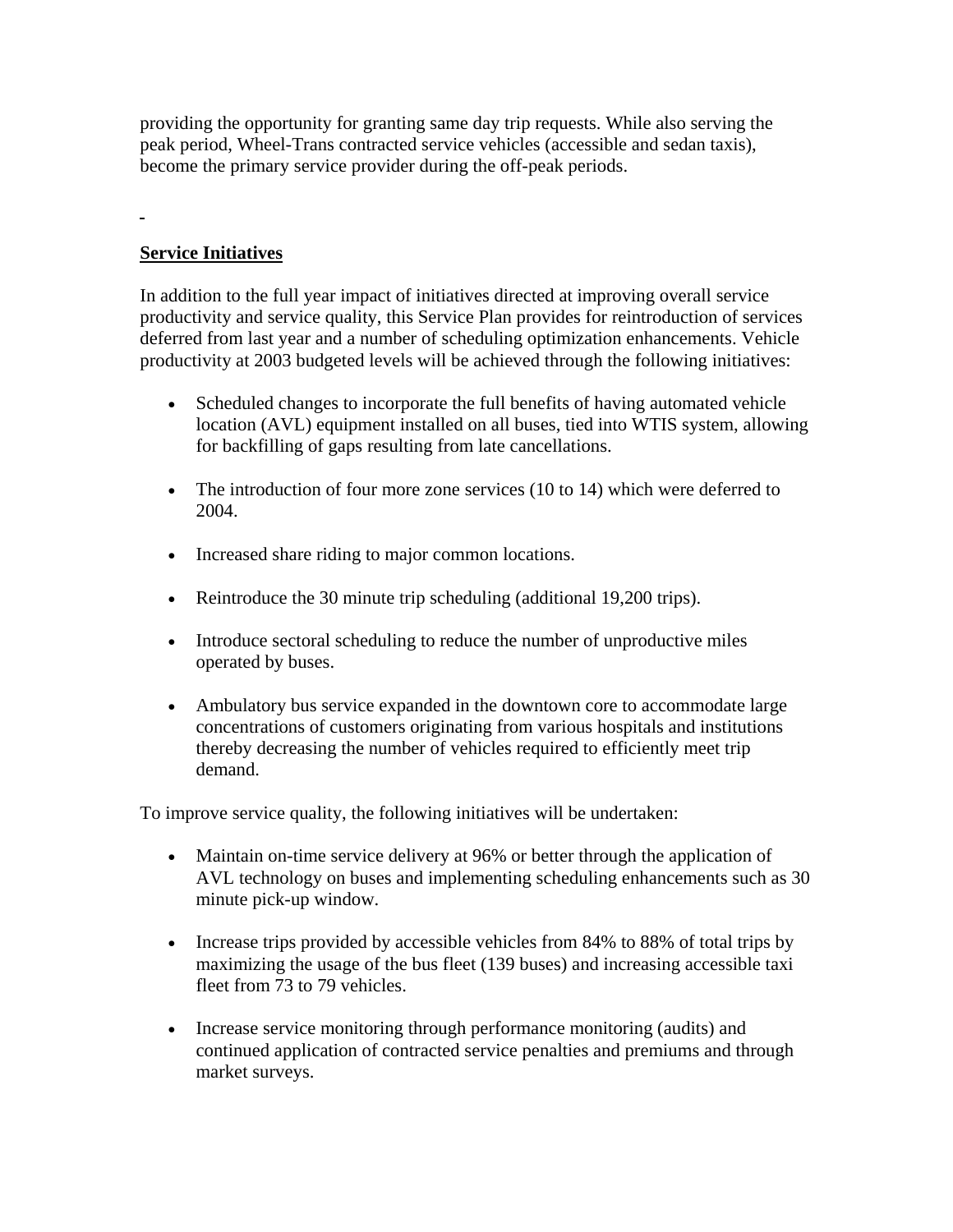- Development of promotional material increasing usage of the automated trip booking/call back feature which is especially beneficial to those customers who encounter longer telephone response time during peak call periods.
- Continue to accommodate 96% of original customer requested trip times within 30 minutes through improved scheduling activities targeted at better matching service and trip profiles.

The following illustrates current as well as planned service initiatives for 2004.



# **2004 SERVICE INITIATIVES**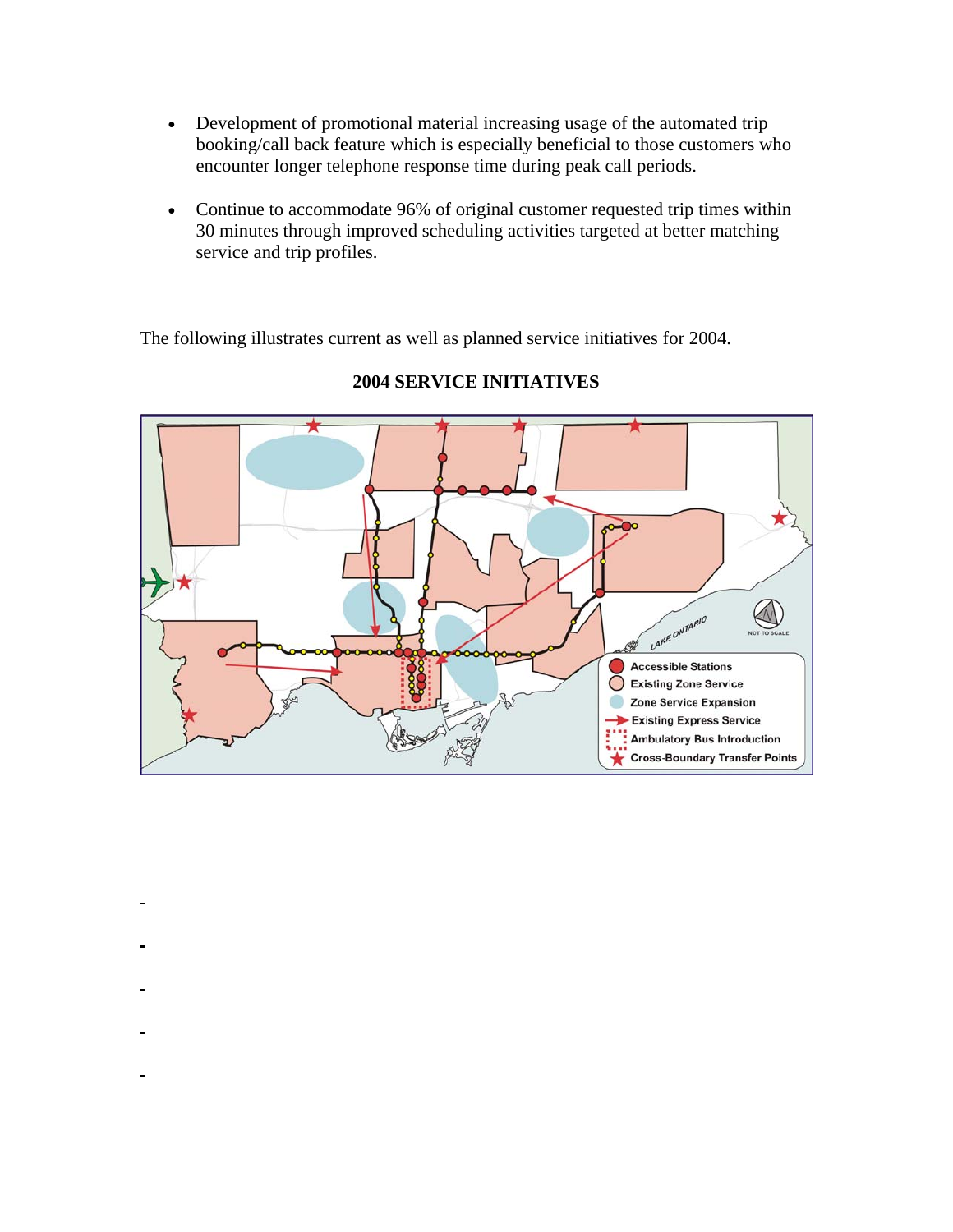- 
- 
- 
- 
- 
- 
- 
- 
- 
- 
- 

# **WORKFORCE**

The table below provides a year-end comparison of the budgeted workforce levels by department/branch.

|                          | 2003          | 2004          | <b>CHANGE</b> |
|--------------------------|---------------|---------------|---------------|
| <b>Department/Branch</b> | <b>BUDGET</b> | <b>BUDGET</b> |               |
| Wheel-Trans              | 381           | 375           | (6)           |
| Corporate Support        | 11            |               |               |
| Total                    | 392           | 386           | (6)           |

A reorganization in the Wheel-Trans Customer Service, Reservations and Dispatch, Planning and Administration sections will result in a net decrease of four positions. These changes are due to the impact of redesigning positions to improve accountability and introduction of a 30 minute window for trip scheduling, rollout of Automatic Vehicle Location system which will electronically dispatch trips to a mobile data terminal onboard ELF buses, as well as enhancements to the automatic trip booking and call back features of the IVR system.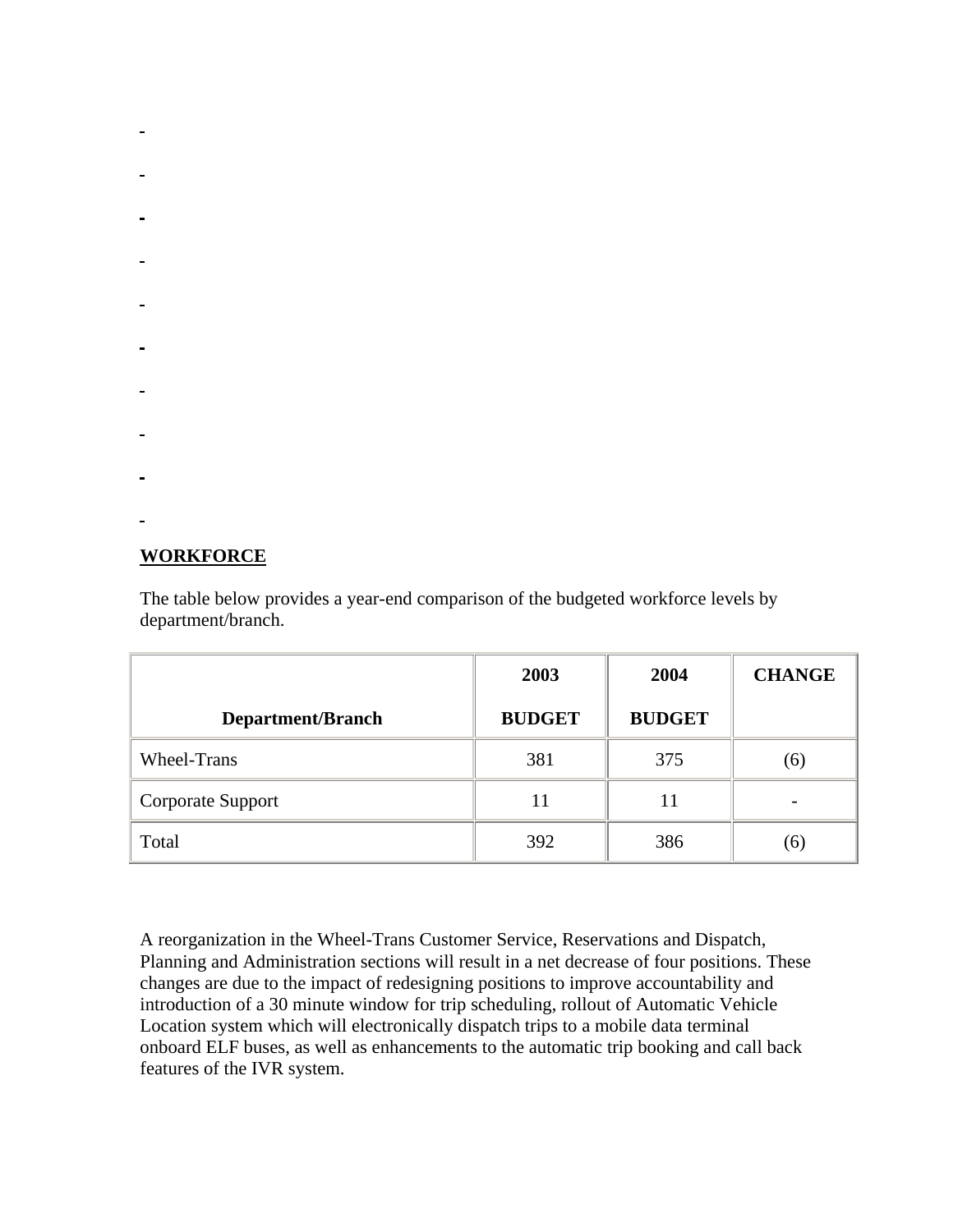Off-shift supervision within the Reservations and Dispatch areas will provide for more focussed accountability as well as increased productivity and service quality. A reconfiguration of coverage to address the a.m. peak period will improve overall telephone response time. In addition, changes made in job design within the Planning and Scheduling sections will allow for an enhanced service design and more consistent quality of service.

The reduced level of maintenance repair associated with a relatively new ELF bus fleet, combined with a reconfiguration of vehicle inspection crews, will result in a further workforce reduction of two, namely, General Body Repairperson/Painter and a Coach Technician.

Although year-end Operator complement stays the same, the additional Operator person years of 10.8 reflect the steadily increasing demand for service and vehicle productivity initiatives which will provide for a more efficient service during the second half of 2004.

# **OPERATING SUBSIDY**

## **2004 Funding Requirement**

The operating subsidy requirement of \$50.1 million represents an increase of \$4.3 million over the 2003 budget level. It includes a provision of approximately \$52.8 million for service, partially offset by revenues of \$2.7 million. This operating subsidy is required to achieve a 2.0% unaccommodated rate by expanding bus and contracted taxi services, and improving productivity while enhancing service quality.

Factors contributing to the 2004 funding request increase of \$4.3 million include a provision for additional service of \$1.6 million primarily due to the anticipated higher trip demand; the impact of the current Collective Agreement which provides for 3% wage/benefit increases of \$1.4 million; the impact of increased accident claims/reserves of \$0.7 million; full year impact of taxi tariff rate increase of \$0.5 million; as well as material price increases and other net changes of \$0.1 million.

#### **Revenues**

Based on anticipated trip demand projections and an increase to the average fare to reflect the impact of the January, 2003 fare increase (which was not known when the 2003 budget was prepared), 2004 revenue will increase by \$0.2 million to \$2.7 million. Although no additional revenue allocation is provided for in 2004, Wheel-Trans staff will also be exploring alternative revenue sources through advertising to assist in offsetting expenditures.

# **Capital Program**